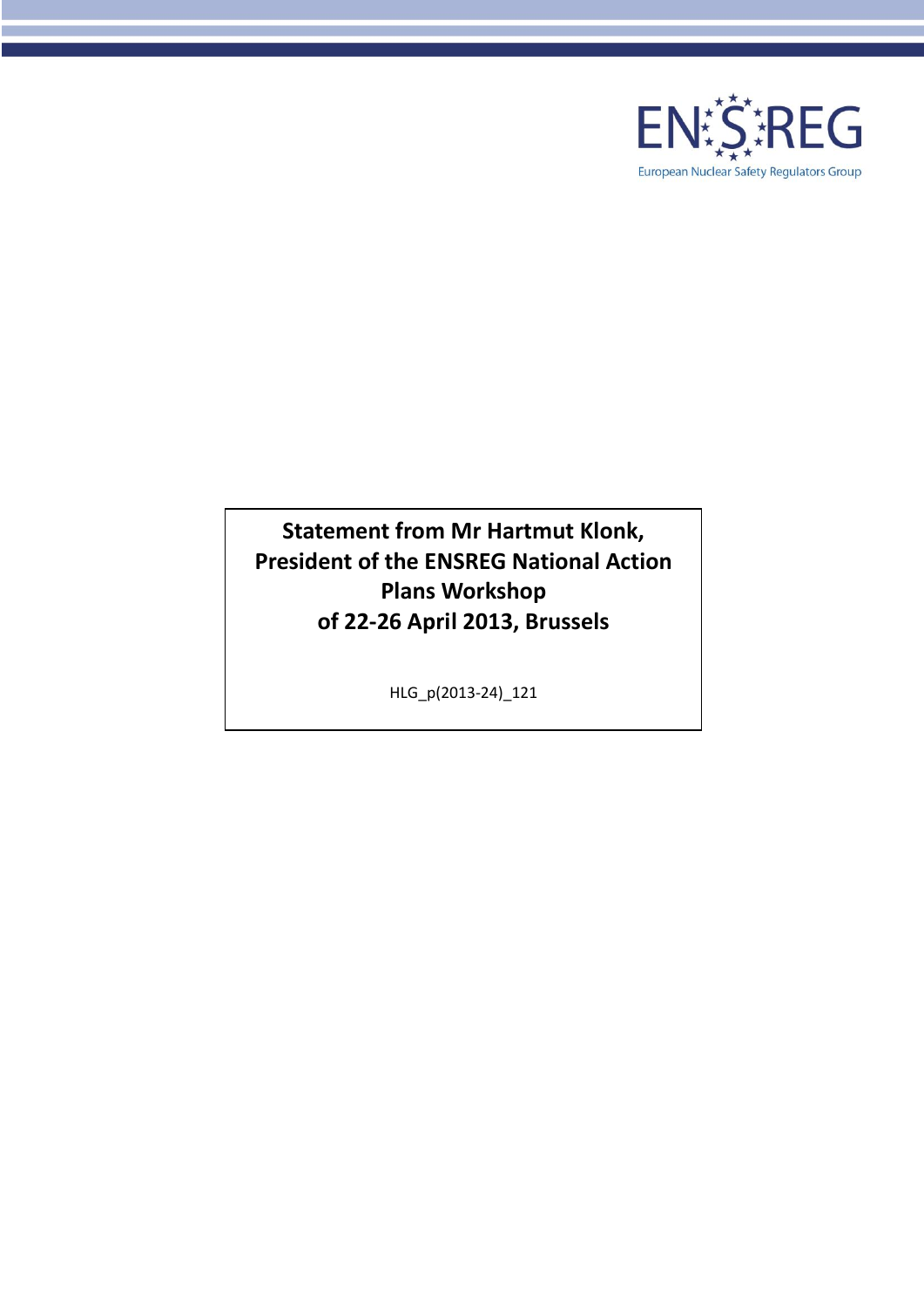## HLG\_p(2013-24)\_121